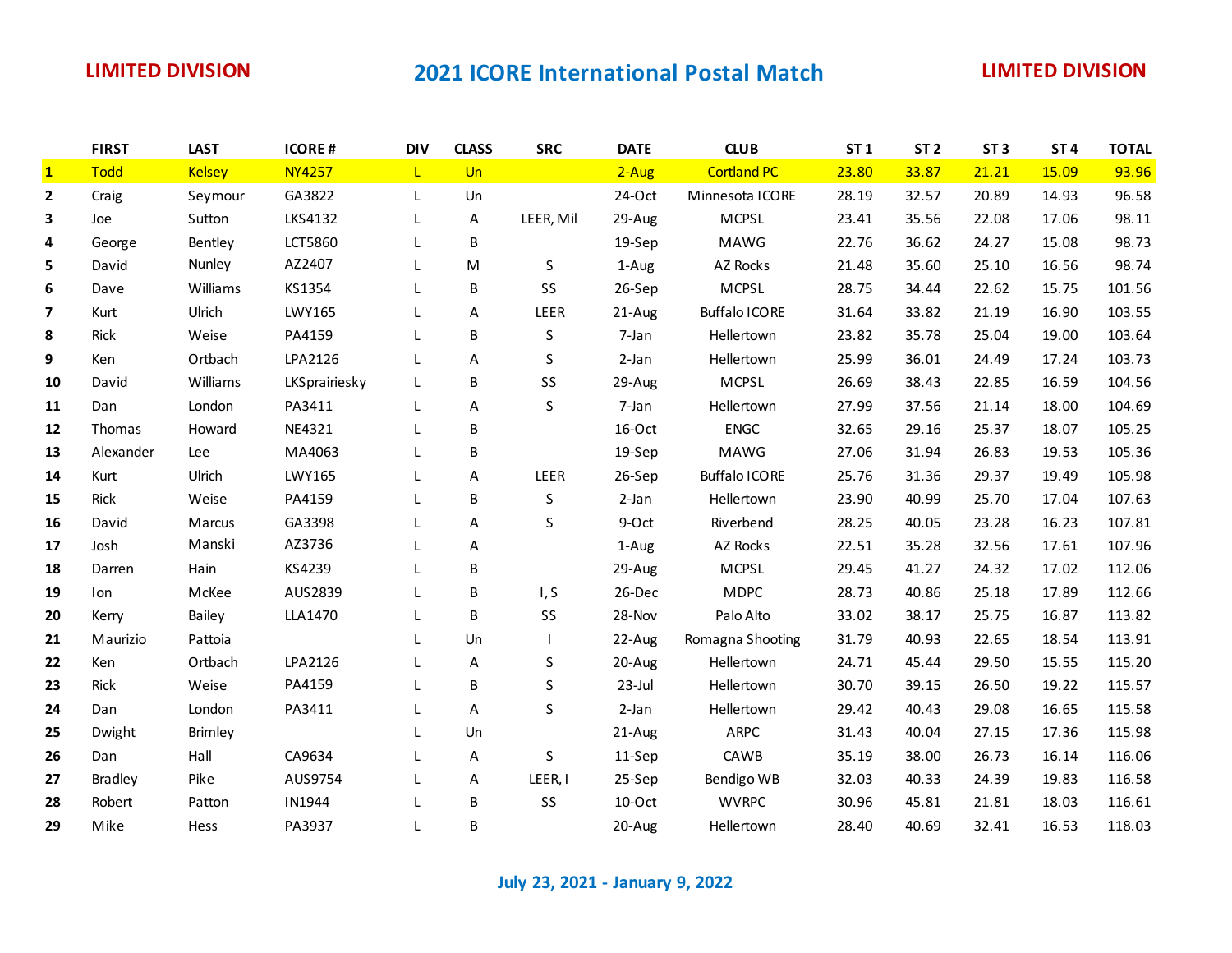| 30 | Gary         | Thibodaux     | LA1437    | L            | A  | SS      | 28-Nov    | Palo Alto            | 32.73 | 43.12 | 24.81 | 17.60 | 118.26 |
|----|--------------|---------------|-----------|--------------|----|---------|-----------|----------------------|-------|-------|-------|-------|--------|
| 31 | Mike         | Hess          | PA3937    | L            | B  |         | $22-Oct$  | Hellertown           | 32.71 | 42.42 | 26.92 | 16.51 | 118.56 |
| 32 | Ion          | McKee         | AUS2839   | L            | B  | S, I    | 20-Nov    | Yarra Pistol Club    | 34.16 | 37.96 | 26.67 | 19.80 | 118.59 |
| 33 | Mario        | Pelliconi     |           | L            | Un | I, S    | 22-Aug    | Romagna Shooting     | 31.33 | 43.55 | 25.87 | 18.60 | 119.35 |
| 34 | Rick         | Weise         | PA4159    | L            | В  | S       | 31-Dec    | Hellertown           | 28.04 | 37.59 | 34.76 | 19.67 | 120.06 |
| 35 | Sandro       | Bianconi      |           | L            | Un | I, S    | 22-Aug    | Romagna Shooting     | 37.51 | 40.79 | 22.52 | 19.51 | 120.33 |
| 36 | Ion          | Mckee         | AUS2839   | L            | B  |         | 7-Nov     | <b>MDPC</b>          | 31.35 | 43.99 | 30.90 | 14.77 | 121.01 |
| 37 | Annette      | Aysen         | LLA1438   | $\mathsf{L}$ | А  | SS, L   | 28-Nov    | Palo Alto            | 32.17 | 43.92 | 26.18 | 19.22 | 121.49 |
| 38 | Mark         | Mazzotta      | RI3375    | L            | B  | SS      | 31-Dec    | Mystic RGC           | 30.53 | 52.54 | 27.48 | 10.95 | 121.50 |
| 39 | Mike         | Hilton        | GA4139    | $\mathsf{L}$ | B  |         | 9-Oct     | Riverbend            | 24.41 | 41.56 | 34.09 | 21.54 | 121.60 |
| 40 | Craig        | <b>Bruner</b> | AZ3734    | L            | А  |         | 8-Aug     | PR&G                 | 36.35 | 45.22 | 23.42 | 17.80 | 122.79 |
| 41 | Rick         | Weise         | PA4159    | L            | В  | S       | 20-Aug    | Hellertown           | 41.93 | 39.10 | 23.24 | 18.58 | 122.85 |
| 42 | $\mathsf{C}$ | Lorusso       | PA3519    | L            | Α  |         | 24-Sep    | Hellertown           | 31.89 | 41.85 | 32.10 | 17.57 | 123.41 |
| 43 | Rudi         | Fernandez     | AUS3083   | L            | B  |         | 7-Nov     | <b>MDPC</b>          | 30.34 | 44.84 | 28.71 | 19.73 | 123.62 |
| 44 | Timothy      | Keneally      | LNY0083   | $\mathsf{L}$ | C  | LEER, M | 24-Oct    | <b>WPS</b>           | 23.83 | 44.07 | 39.26 | 18.48 | 125.64 |
| 45 | Rudi         | Fernandez     | AUS3083   | L            | B  |         | 26-Dec    | <b>MDPC</b>          | 29.69 | 51.21 | 27.48 | 17.40 | 125.78 |
| 46 | James        | Meola         | PA3449    | $\mathsf{L}$ | B  | SS      | 7-Jan     | Hellertown           | 31.27 | 45.00 | 31.01 | 19.43 | 126.71 |
| 47 | Jace         | Samsel        | KS4078    | L            | B  | S       | 29-Aug    | <b>MCPSL</b>         | 34.30 | 42.36 | 34.37 | 19.22 | 130.25 |
| 48 | Bent         | Moller        | AUS3789   | L            | C  | S, I    | 7-Nov     | <b>MDPC</b>          | 35.61 | 38.21 | 32.57 | 24.61 | 131.00 |
| 49 | Matt         | Werner        | AZ4203    | $\mathsf{L}$ | B  |         | 1-Aug     | AZ Rocks             | 24.62 | 45.08 | 36.20 | 26.59 | 132.49 |
| 50 | Chuck        | Van Alstyne   | NY1622    | L            | B  | S       | 6-Sep     | Watervliet PS        | 39.11 | 42.00 | 30.18 | 21.29 | 132.58 |
| 51 | Ken          | Wartman       | CAN3038   | $\mathsf{L}$ | B  | GS, I   | 21-Aug    | Frontenac RPC        | 36.57 | 42.38 | 27.41 | 26.48 | 132.84 |
| 52 | <b>Bruce</b> | Balcom        | AZ2037    | $\mathsf{L}$ | B  | SS      | 1-Aug     | AZ Rocks             | 38.87 | 48.37 | 26.67 | 19.12 | 133.03 |
| 53 | Sean         | Hughes        | CA3905    | $\mathsf{L}$ | C  |         | 11-Sep    | CAWB                 | 51.03 | 39.13 | 27.82 | 15.42 | 133.40 |
| 54 | Rick         | Weise         | PA4159    | L            | B  | S       | 19-Nov    | Hellertown           | 37.49 | 51.69 | 27.60 | 16.72 | 133.50 |
| 55 | Bent         | Moller        | AUS3789   | L            | C  | I, S    | 26-Dec    | <b>MDPC</b>          | 28.74 | 46.61 | 37.07 | 21.13 | 133.55 |
| 56 | Dave         | Lukens        | AZ3690    | $\mathsf{L}$ | B  | GS, Mil | 8-Aug     | PR&G                 | 33.08 | 49.48 | 29.23 | 22.11 | 133.90 |
| 57 | Dan          | London        | PA3411    | L            | А  | S       | $23$ -Jul | Hellertown           | 38.57 | 43.85 | 31.92 | 20.15 | 134.49 |
| 58 | Cameron      | Huston        | AUS2820   | L            | C  |         | 20-Nov    | Yarra Pistol Club    | 32.53 | 44.81 | 34.02 | 24.02 | 135.38 |
| 59 | Steve        | Simpson       | CA2013/NV | L            | B  | LE      | 21-Aug    | <b>Buffalo ICORE</b> | 32.37 | 47.36 | 33.29 | 22.94 | 135.96 |
| 60 | Darren       | Van Unen      | AUS3602   | L            | Un | S, I    | 7-Nov     | <b>MDPC</b>          | 44.65 | 46.79 | 24.84 | 20.16 | 136.44 |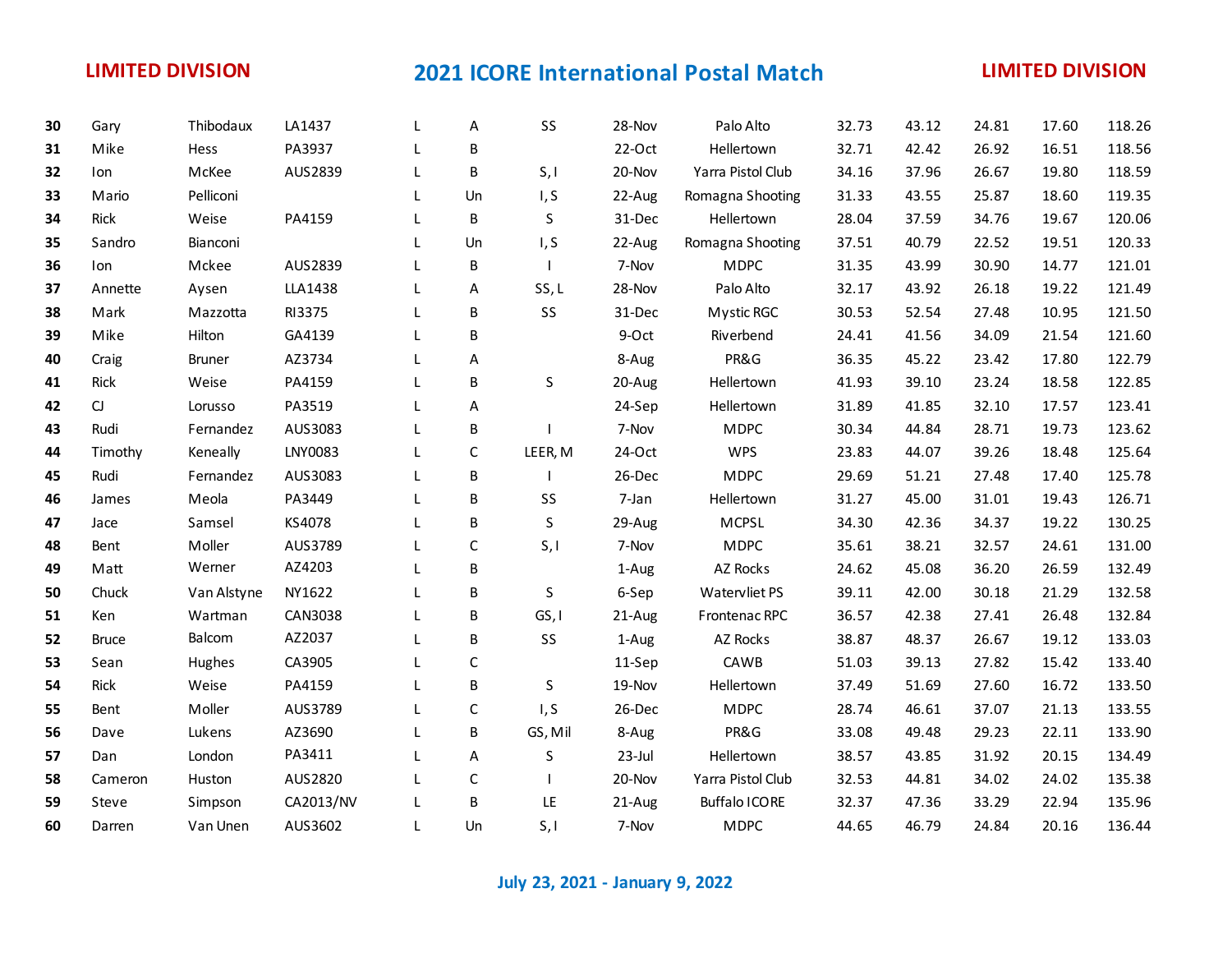| 61 | Larry       | Rhodes         | NV2472           | L            | B            | SS, Mil        | 26-Sep    | <b>MCPSL</b>        | 35.65 | 54.86 | 28.53 | 17.83 | 136.87 |
|----|-------------|----------------|------------------|--------------|--------------|----------------|-----------|---------------------|-------|-------|-------|-------|--------|
| 62 | Piero       | Pasini         |                  | L            | Un           |                | 22-Aug    | Romagna Shooting    | 42.10 | 46.74 | 31.00 | 17.51 | 137.35 |
| 63 | Joe         | Mistek         | MO3475           | $\mathsf{L}$ | C            |                | 29-Aug    | <b>MCPSL</b>        | 38.83 | 45.93 | 36.15 | 16.49 | 137.40 |
| 64 | Tom         | Miller         | PA3347           | L            | B            | S              | 2-Jan     | Hellertown          | 39.95 | 46.50 | 30.89 | 20.47 | 137.81 |
| 65 | Dan         | Lindahl        | MN4129           | $\mathsf{L}$ | B            | S              | 3-Oct     | Minnesota ICORE     | 45.42 | 44.22 | 30.97 | 18.15 | 138.76 |
| 66 | <b>Rick</b> | Yost           | AZ2076           | $\mathsf{L}$ | $\mathsf{C}$ | SS             | 1-Aug     | AZ Rocks            | 33.99 | 55.66 | 29.06 | 20.21 | 138.92 |
| 67 | Bryan       | Quinlan        |                  | L            | Un           | SS             | 22-Aug    | Frontenac RPC       | 35.00 | 46.39 | 33.35 | 24.19 | 138.93 |
| 68 | William     | Jones          | TX4350           | $\mathsf{L}$ | Un           |                | 29-Dec    | Permian WG          | 35.40 | 48.83 | 30.31 | 24.46 | 139.00 |
| 69 | James       | Meola          | PA3449           | L            | B            | SS             | 19-Nov    | Hellertown          | 34.93 | 49.65 | 32.42 | 22.27 | 139.27 |
| 70 | Dan         | Donlan         | NJ3372           | L            | B            | S              | 2-Jan     | Hellertown          | 45.51 | 43.65 | 31.96 | 18.65 | 139.77 |
| 71 | Mark        | Mandrell       | MO3819           | L            | B            |                | 11-Nov    | <b>Green Valley</b> | 35.86 | 53.94 | 31.46 | 20.67 | 141.93 |
| 72 | Ron         | Oliver         | LAUS9678         | $\mathsf{L}$ | В            | GS, I          | 25-Sep    | Bendigo WB          | 38.41 | 51.69 | 28.12 | 23.84 | 142.06 |
| 73 | Chris       | Baucum         | MS2785           | L            | C            |                | $31$ -Jul | <b>RAM</b>          | 46.76 | 43.08 | 32.52 | 20.17 | 142.53 |
| 74 | Clark       | Boyer          | LNY2377          | L            | В            | GS             | 6-Sep     | Watervliet PS       | 42.78 | 45.49 | 32.70 | 21.67 | 142.64 |
| 75 | Sean        | Hughes         | CA3905           | $\mathsf{L}$ | C            | S              | 9-Oct     | CAWB                | 35.62 | 57.82 | 31.75 | 17.92 | 143.11 |
| 76 | John        | Catterall      | LAZ3682          | L            | D            |                | 8-Aug     | PR&G                | 39.64 | 51.79 | 30.22 | 22.96 | 144.61 |
| 77 | Michael     | <b>Burgess</b> |                  | L            | Un           |                | 21-Aug    | ARPC                | 41.79 | 45.55 | 36.41 | 21.39 | 145.14 |
| 78 | Tom         | Miller         | PA3347           | L            | В            | S              | 20-Aug    | Hellertown          | 52.70 | 42.58 | 30.09 | 19.92 | 145.29 |
| 79 | Dave        | Figler         | PA4008           | L            | Un           | S              | 19-Nov    | Hellertown          | 38.25 | 50.79 | 28.24 | 28.33 | 145.61 |
| 80 | Larry       | Carl           | CAN3183          | L            | В            | SS, I          | 22-Aug    | Frontenac RPC       | 29.60 | 42.65 | 55.88 | 18.81 | 146.94 |
| 81 | Christine   | Medina         | CAN4015          | $\mathsf{L}$ | D            | L, S, I        | 31-Aug    | Chilliwack          | 40.65 | 49.04 | 33.75 | 23.89 | 147.33 |
| 82 | Darren      | Van Unen       | AUS3602          | L            | Un           | I, S           | 26-Dec    | <b>MDPC</b>         | 44.64 | 50.67 | 26.54 | 27.37 | 149.22 |
| 83 | Michael     | Heales         | CAN3256          | L            | B            | S, I           | 22-Aug    | Frontenac RPC       | 45.17 | 51.82 | 30.00 | 22.35 | 149.34 |
| 84 | Stefano     | Paolucci       |                  | $\mathsf{L}$ | Un           | $\overline{1}$ | 22-Aug    | Romagna Shooting    | 33.04 | 56.65 | 35.27 | 25.77 | 150.73 |
| 85 | Gary        | Morse          | AUS9677          | L            | A            | SS, I          | 25-Sep    | Bendigo WB          | 41.15 | 51.77 | 35.84 | 23.14 | 151.90 |
| 86 | Jaime       | Rea            |                  | L            | Un           |                | 12-Sep    | Mackay ICORE        | 42.38 | 47.63 | 41.97 | 22.48 | 154.46 |
| 87 | Sean        | McSheehy       | <b>NE2387</b>    | L            | D            |                | 16-Oct    | <b>ENGC</b>         | 46.15 | 48.20 | 36.41 | 23.88 | 154.64 |
| 88 | Peter       | Finch          | AUS1288          | L            | C            | SS, I          | 10-Oct    | Mackay ICORE        | 43.14 | 52.69 | 33.99 | 25.28 | 155.10 |
| 89 | Malcolm     | Matthews       | LAUS3659         | L            | C            | $\mathbf{I}$   | 19-Sep    | SSAA Q22            | 39.15 | 59.92 | 34.70 | 23.07 | 156.84 |
| 90 | Wayne       | Paradowski     | NY3461           | L            | $\mathsf{C}$ | S              | 6-Sep     | Watervliet PS       | 42.10 | 51.35 | 41.56 | 22.84 | 157.85 |
| 91 | Daniele     | Tarozzi        | <b>LITA 2307</b> | L            | Un           | I, S           | 21-Aug    | Romagna Shooting    | 48.11 | 60.03 | 29.39 | 20.84 | 158.37 |

**July 23, 2021 - January 9, 2022**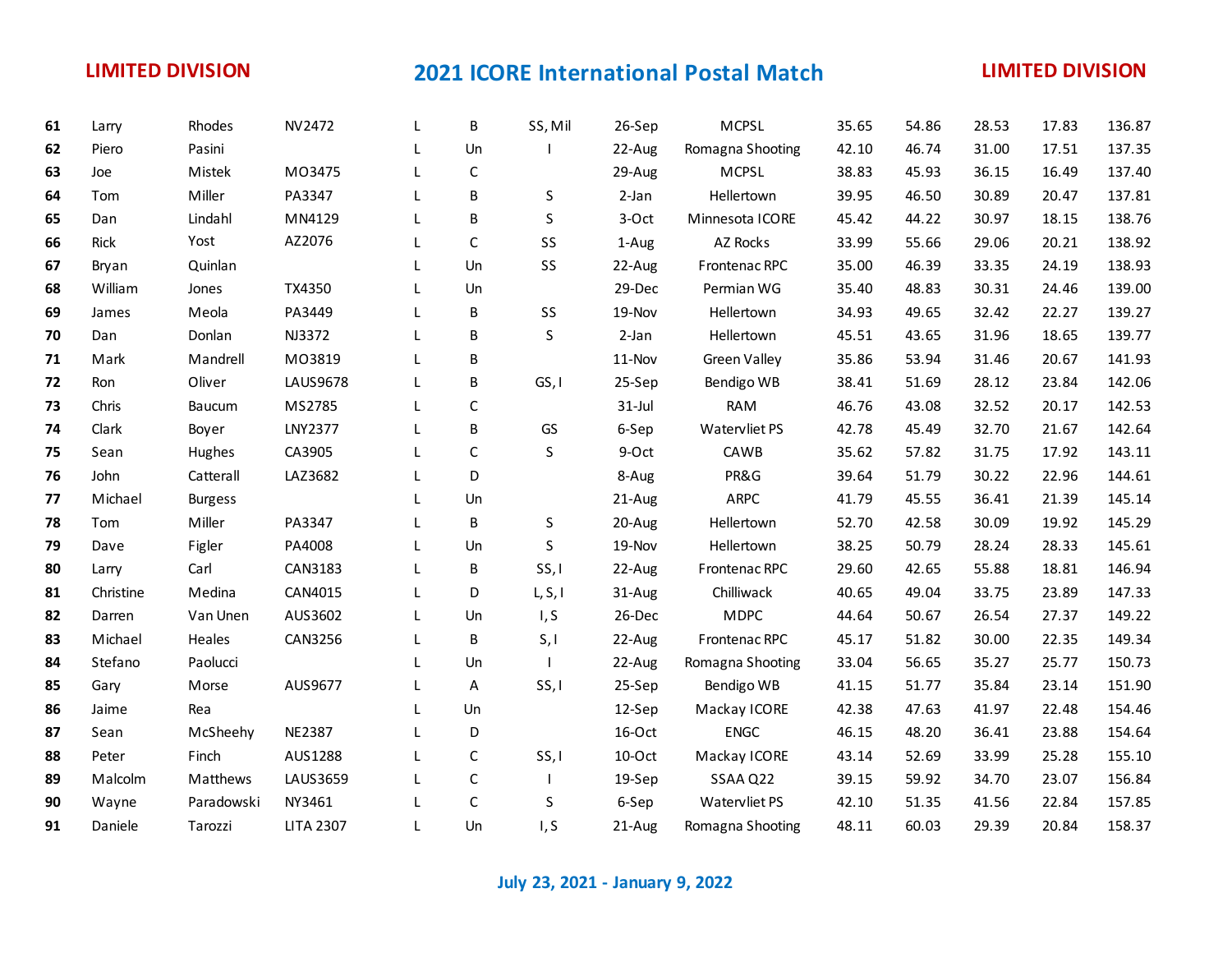| 92  | Richard      | Miller     |                  | L            | Un           |         | 18-Sep   | OKCGC ICORE       | 48.21 | 47.13 | 33.89 | 29.42 | 158.65 |
|-----|--------------|------------|------------------|--------------|--------------|---------|----------|-------------------|-------|-------|-------|-------|--------|
| 93  | Kelly        | Brown      | OK4277           | L            | $\mathsf C$  | Г       | 18-Sep   | OKCGC ICORE       | 37.67 | 55.42 | 39.65 | 26.07 | 158.81 |
| 94  | <b>Brett</b> | Catlett    |                  | L            | Un           | S       | 3-Oct    | Minnesota ICORE   | 59.32 | 52.27 | 26.82 | 21.61 | 160.02 |
| 95  | Fabio        | Cattelan   | <b>LITA 2306</b> | L            | Un           |         | 22-Aug   | Romagna Shooting  | 50.44 | 59.41 | 29.52 | 21.49 | 160.86 |
| 96  | Glenn        | Harmon     |                  | L            | D            | S, Mil  | 9-Oct    | Volusia County GC | 38.94 | 58.01 | 38.68 | 25.97 | 161.60 |
| 97  | Wayne        | Paradowski | NY3461           | L            | $\mathsf{C}$ | S       | 24-Oct   | <b>WPS</b>        | 57.06 | 48.11 | 35.67 | 20.92 | 161.76 |
| 98  | John         | Wood       | AZ4228           | L            | C            | S       | 1-Aug    | AZ Rocks          | 44.85 | 52.84 | 35.69 | 28.57 | 161.95 |
| 99  | Steve        | Smith      |                  | L            | Un           |         | 19-Sep   | SSAA Q22          | 46.18 | 58.95 | 31.42 | 25.87 | 162.42 |
| 100 | Joanna       | Lenczewska | LPA2127          | L            | B            | L       | 23-Jul   | Hellertown        | 36.66 | 70.38 | 34.44 | 21.62 | 163.10 |
| 101 | David        | Judd       |                  | $\mathsf{L}$ | Un           | S       | 1-Aug    | AZ Rocks          | 51.35 | 55.99 | 31.64 | 24.37 | 163.35 |
| 102 | Warren       | Mortimer   | AUS3551          | L            | C            | S, I    | 7-Nov    | <b>MDPC</b>       | 49.72 | 47.77 | 40.29 | 26.65 | 164.43 |
| 103 | Warren       | Messina    | <b>LCA1599</b>   | L            | C            | S, LEER | 13-Nov   | CAWB              | 40.59 | 64.01 | 38.55 | 21.72 | 164.87 |
| 104 | Maryann      | Melisi     | NY1623           | L            | $\mathsf{C}$ | L       | 19-Sep   | MAWG              | 60.90 | 50.87 | 31.45 | 21.66 | 164.88 |
| 105 | Bill         | Keihn      |                  | L            | Un           |         | 21-Aug   | ARPC              | 43.51 | 53.23 | 51.23 | 18.59 | 166.56 |
| 106 | John         | Catterall  | LAZ3682          | L            | $\mathsf C$  | S, LEER | 1-Aug    | AZ Rocks          | 40.95 | 63.37 | 38.86 | 23.84 | 167.02 |
| 107 | Robert       | Garvin     |                  | L            | Un           | GS      | 10-Oct   | <b>WVRPC</b>      | 50.90 | 61.53 | 34.72 | 21.04 | 168.19 |
| 108 | Donald       | Rush       | NE4290           | L            | Un           | SS      | 16-Oct   | <b>ENGC</b>       | 51.61 | 60.46 | 36.45 | 20.57 | 169.09 |
| 109 | Todd         | Crosby     | AZ3896           | L            | Un           |         | 8-Aug    | PR&G              | 46.59 | 58.20 | 35.21 | 29.37 | 169.37 |
| 110 | Pete         | Berg       | MN4381           | L            | Un           |         | 3-Oct    | Minnesota ICORE   | 36.68 | 74.40 | 33.69 | 27.10 | 171.87 |
| 111 | Paul         | Morrill    |                  | L            | Un           | $\sf S$ | 21-Aug   | Frontenac RPC     | 43.24 | 66.46 | 43.19 | 19.37 | 172.26 |
| 112 | Paolo        | Conti      |                  | L            | Un           | I, GS   | 22-Aug   | Romagna Shooting  | 54.79 | 55.17 | 33.89 | 28.76 | 172.61 |
| 113 | Timothy      | McSheehy   | <b>NE4335</b>    | L            | D            | GS      | 16-Oct   | <b>ENGC</b>       | 53.65 | 52.57 | 35.17 | 31.41 | 172.76 |
| 114 | <b>Rich</b>  | Mrozinski  | <b>LCT5000</b>   | L            | C            |         | 19-Sep   | <b>MAWG</b>       | 33.82 | 76.12 | 31.18 | 34.95 | 176.07 |
| 115 | Jaime        | Rea        |                  | L            | Un           |         | 10-Oct   | Mackay ICORE      | 42.03 | 79.29 | 31.21 | 24.08 | 176.61 |
| 116 | Bent         | Moller     | AUS3789          | L            | $\mathsf{C}$ | S, I    | 20-Nov   | Yarra Pistol Club | 44.16 | 64.64 | 41.66 | 26.24 | 176.70 |
| 117 | Timothy      | Hausler    | LCT4110          | L            | C            | M, S    | 31-Dec   | <b>Mystic RGC</b> | 46.65 | 62.37 | 40.16 | 27.65 | 176.83 |
| 118 | Warren       | Mortimer   | AUS3551          | L            | $\mathsf C$  | I, S    | 26-Dec   | <b>MDPC</b>       | 54.33 | 49.98 | 32.25 | 40.45 | 177.01 |
| 119 | Peter        | Finch      | AUS1288          | L            | $\mathsf C$  | I,SS    | 12-Sep   | Mackay ICORE      | 52.64 | 58.78 | 38.58 | 27.30 | 177.30 |
| 120 | Kevin        | Arhelger   | MN4103           | L            | $\mathsf C$  |         | 3-Oct    | Minnesota ICORE   | 41.96 | 76.44 | 39.11 | 21.51 | 179.02 |
| 121 | Kelly        | Brown      | OK4277           | L            | $\mathsf C$  | L       | $23-Oct$ | Ada RPC           | 60.60 | 55.44 | 44.51 | 19.76 | 180.31 |
| 122 | Warren       | Messina    | <b>LCA1599</b>   | L            | $\mathsf{C}$ | S, LEER | 9-Oct    | CAWB              | 47.42 | 62.46 | 44.52 | 26.52 | 180.92 |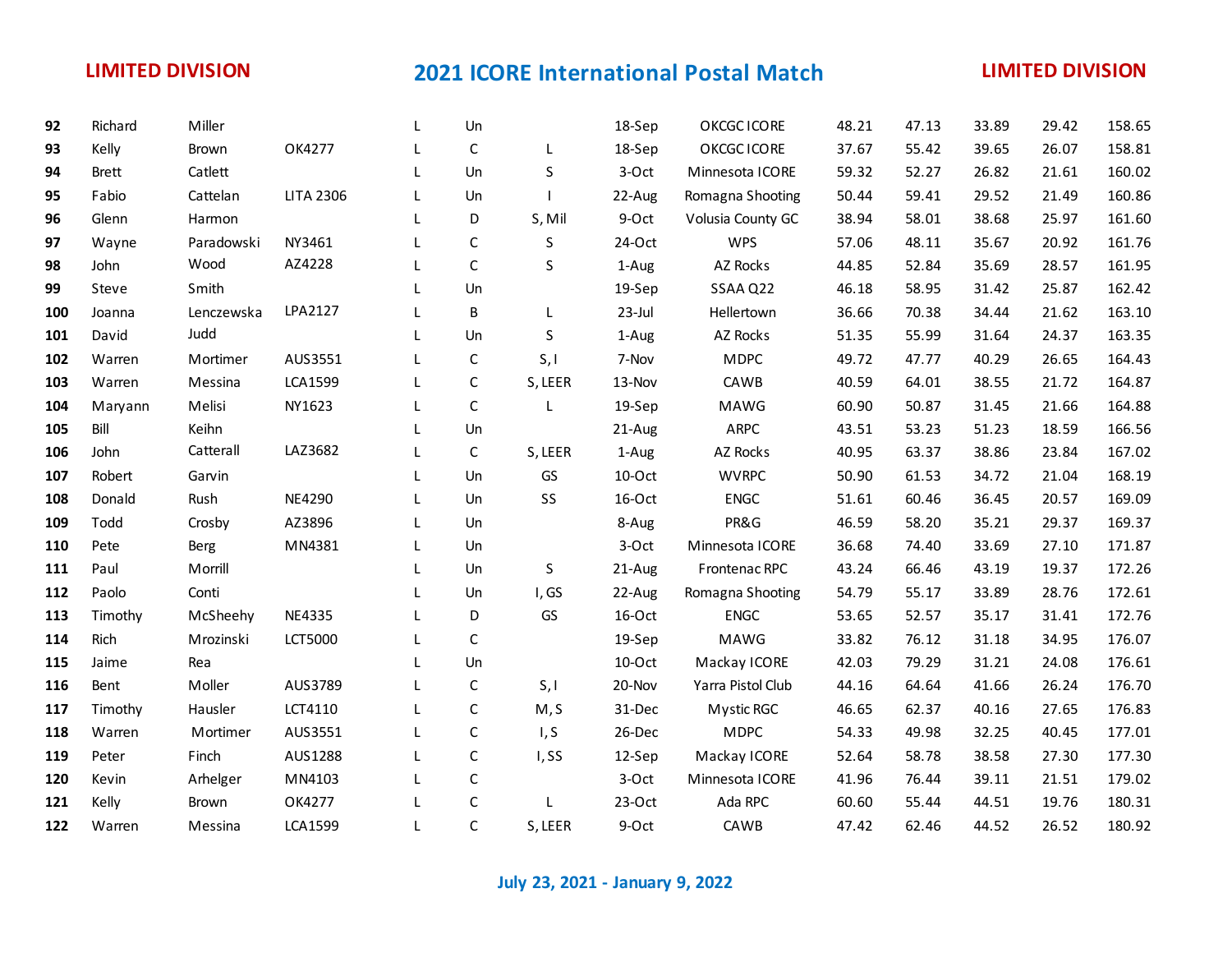| 123 | Stan         | Miller             |         |              | Un          | GS           | 18-Sep | OKCGC ICORE          | 57.75 | 52.27 | 48.11 | 25.71 | 183.84 |
|-----|--------------|--------------------|---------|--------------|-------------|--------------|--------|----------------------|-------|-------|-------|-------|--------|
| 124 | David        | Greene             | NY2205  |              | B           |              | 19-Sep | <b>MAWG</b>          | 50.09 | 60.18 | 42.37 | 31.34 | 183.98 |
| 125 | Thomas       | Clyde              |         |              | Un          | S            | 1-Aug  | AZ Rocks             | 31.05 | 67.55 | 50.28 | 35.28 | 184.16 |
| 126 | Tim          | Zeglin             | WI3722  | L            | $\mathsf C$ | SS           | 3-Oct  | Minnesota ICORE      | 69.95 | 63.47 | 30.52 | 20.32 | 184.26 |
| 127 | Sandy        | Thoms              | AZ3735  | L            | $\mathsf C$ | L            | 1-Aug  | AZ Rocks             | 54.09 | 50.66 | 45.17 | 34.70 | 184.62 |
| 128 | Dave         | Saxon              | WA3623  |              | $\mathsf C$ | S            | 21-Aug | <b>Buffalo ICORE</b> | 62.92 | 58.92 | 41.56 | 21.22 | 184.62 |
| 129 | Yvette       | Lass               | AZ2181  |              | D           | GS, L        | 1-Aug  | AZ Rocks             | 51.10 | 59.46 | 52.79 | 24.62 | 187.97 |
| 130 | Michael      | Williams           | LFL2704 | L            | $\mathsf C$ | S            | 21-Aug | <b>Buffalo ICORE</b> | 46.91 | 79.23 | 39.62 | 23.36 | 189.12 |
| 131 | Graham       | Olufson            | AUS1709 |              | $\mathsf C$ |              | 19-Sep | SSAA Q22             | 57.71 | 67.77 | 32.08 | 32.93 | 190.49 |
| 132 | Dan          | Baker              | NY4343  |              | D           | SS           | 24-Oct | <b>WPS</b>           | 62.09 | 59.40 | 41.25 | 29.93 | 192.67 |
| 133 | Daniel       | Wisehart           | WY3235  |              | D           | S            | 26-Sep | <b>Buffalo ICORE</b> | 52.31 | 66.10 | 49.02 | 26.85 | 194.28 |
| 134 | Barbara      | Thiboduax          | LA1436  |              | В           | SS, L        | 28-Nov | Palo Alto            | 48.62 | 86.47 | 38.75 | 21.28 | 195.12 |
| 135 | Michael      | Averre             | WA4361  | L            | D           | GS           | 21-Aug | <b>ARPC</b>          | 58.54 | 70.27 | 46.70 | 21.36 | 196.97 |
| 136 | <b>Brett</b> | Ashworth           | AUS3967 | L            | Un          |              | 20-Nov | Yarra Pistol Club    | 62.91 | 70.40 | 35.80 | 27.95 | 197.06 |
| 137 | Pete         | Franklin           | CAN3599 | L            | D           | SS           | 22-Aug | Frontenac RPC        | 51.56 | 65.45 | 56.02 | 24.82 | 197.85 |
| 138 | Jerry        | Pierce             | KS4043  | L            | D           | GS           | 26-Sep | <b>MCPSL</b>         | 54.73 | 84.00 | 36.05 | 28.25 | 203.03 |
| 139 | John         | Sheerman           |         | L            | Un          | SS, I        | 7-Nov  | <b>MDPC</b>          | 69.70 | 70.45 | 38.54 | 24.87 | 203.56 |
| 140 | Thomas       | Rubel              |         | T.           | Un          | SS           | 1-Aug  | AZ Rocks             | 56.29 | 71.23 | 54.64 | 23.63 | 205.79 |
| 141 | Craig        | Salsbury           | WY2836  |              | C           | GS           | 21-Aug | <b>Buffalo ICORE</b> | 52.97 | 72.83 | 57.33 | 22.67 | 205.80 |
| 142 | Phillip      | Lawrence           | LOK4193 | L            | D           | SS           | 18-Sep | OKCGC ICORE          | 57.44 | 64.56 | 46.72 | 37.49 | 206.21 |
| 143 | Julie        | Olufson            | AUS2747 | L            | D           | L, I         | 19-Sep | SSAA Q22             | 60.67 | 70.56 | 24.05 | 28.05 | 206.69 |
| 144 | Clifford     | Phoenix            | CAN4056 | L            | Un          | $\mathbf{I}$ | 31-Aug | Chilliwack           | 59.59 | 65.40 | 51.77 | 30.16 | 206.92 |
| 145 | Bob          | Hurd               | FL2413  |              | C           | GS           | 9-Oct  | Volusia County GC    | 50.88 | 79.74 | 49.20 | 28.51 | 208.33 |
| 146 | Cholo        | Insua              | CAN4065 | L            | U           | S, I         | 5-Aug  | Chilliwack           | 63.67 | 73.05 | 38.84 | 34.17 | 209.73 |
| 147 | John         | Sheerman           |         | T.           | Un          | I, SS        | 26-Dec | <b>MDPC</b>          | 47.49 | 98.96 | 40.57 | 22.81 | 209.83 |
| 148 | Daniel       | Coon               |         |              | Un          | GS           | 1-Aug  | AZ Rocks             | 84.78 | 72.77 | 31.85 | 20.50 | 209.90 |
| 149 | Lucas        | Baumgartner TX4354 |         |              | D           |              | 29-Dec | Permian WG           | 79.96 | 57.77 | 39.07 | 36.39 | 210.19 |
| 150 | Jefferson    | Hunt               | LMO4083 | L            | Un          |              | 11-Nov | <b>Green Valley</b>  | 80.37 | 73.03 | 35.83 | 23.65 | 212.88 |
| 151 | Tom          | Olewine            | LPA9976 | L            | В           | GS           | 24-Sep | Hellertown           | 77.01 | 76.46 | 37.59 | 24.04 | 215.10 |
| 152 | William      | Litts              | LNY2740 |              | $\mathsf C$ | SS           | 6-Sep  | Watervliet PS        | 74.11 | 60.43 | 55.24 | 25.48 | 215.26 |
| 153 | Richard      | Mackay             | AZ4313  |              | D           | GS           | 1-Aug  | AZ Rocks             | 58.36 | 65.36 | 51.45 | 40.45 | 215.62 |
| 154 | Errol        | Phillips           |         | $\mathbf{L}$ | Un          | S            | 12-Sep | Mackay ICORE         | 67.46 | 67.75 | 50.06 | 32.05 | 217.32 |